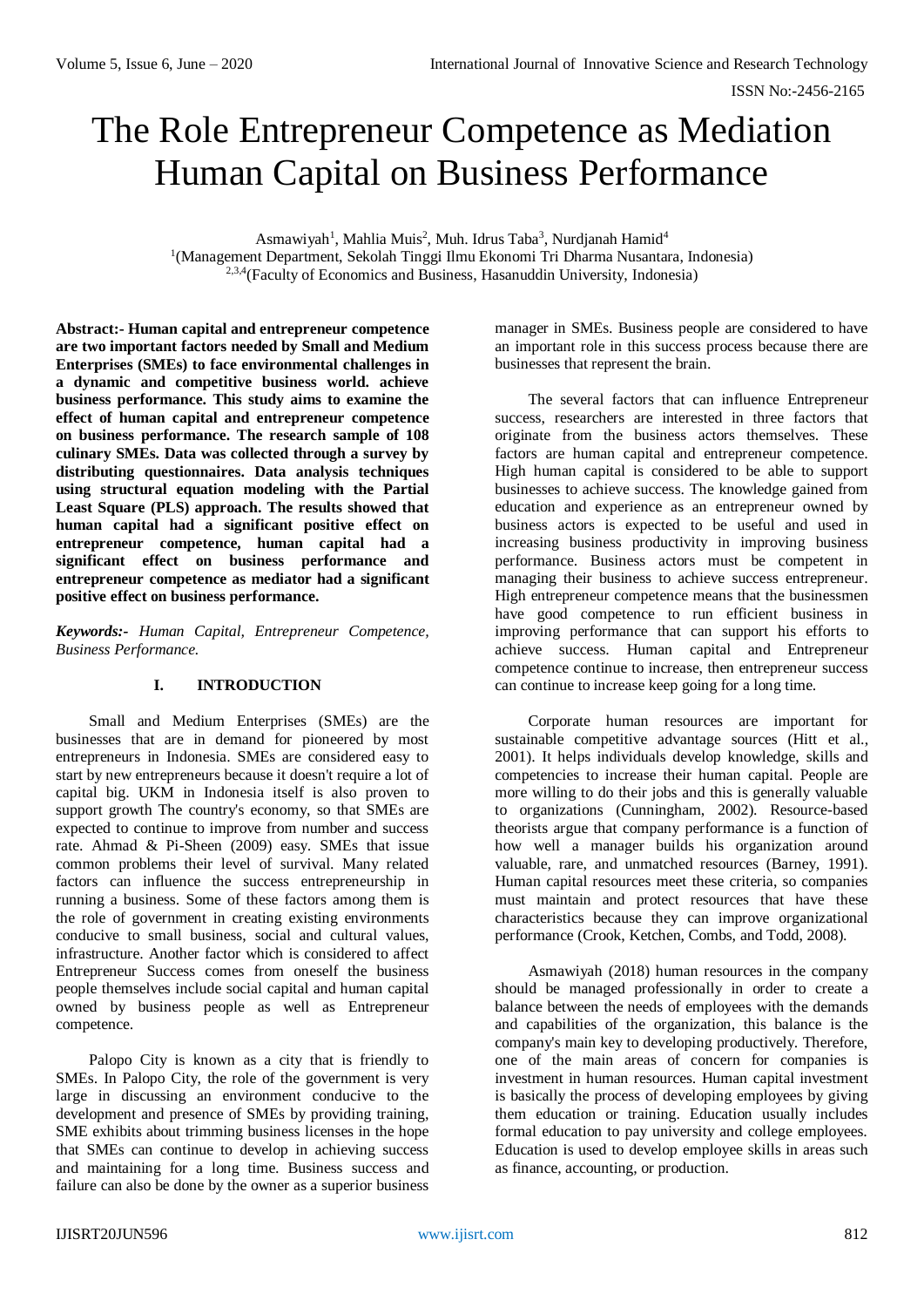However, training is carried out by supervisors who work in the workplace with workers by teaching them specific functions and giving them the knowledge to complete certain tasks more effectively and efficiently. Stockely (2003) human capital is the term Human capital is the recognition that people in organizations and businesses are important and valuable assets that contribute to development and growth, in a manner similar to assets such as machinery and money. People's collective attitudes, skills and abilities contribute to the organization's performance and productivity. All costs for training, development, health, and support are investments, not just costs.

Why is it important to invest in human resources? In the most basic terms, all businesses must have the capital to maintain their company. Bank accounts, shares, assets, etc. are considered as capital but among them, all of them are also human resources. Humans use all of the capital mentioned above and run company operations so the importance of human capital investment can be seen from these factors that companies that have more trained and skilled employees can perform better and produce more results than from companies that have human capital less compared. In other words, human capital is a major role player in a company's performance.

The association of human capital with performance was founded on two theoretical foundations. The first is based on the view of resources and the second is a motivational theory of expectations that represents three elements: (1) the value associated with gifts, (2) the belief that employees will be valued after reaching a certain level of performance and (3) the belief that employees can achieve a certain level of performance in fact. The effect of an individual on human capital investment can be evaluated as an increase in individual returns. From the perspective of the organization, an increase in returns from the market and from one country, developments in the economy.

This study refers to research that tries to find the relationship between human capital and organizational performance through competence. The question is whether education, training and skills affect company performance in any way. Concentration is on consecutive work training that takes place within the company and is usually valued by employers. Companies that encourage high-level skills and abilities tend to invest in human capital which can help better understand the relationship between human capital and performance. An attractive potential vision, a set of priorities held with high quality training and timely support must be carried out by companies with high levels of key performance.

Organizations operate with the help of individuals who contribute to their own success and productivity. Employees spend most of their day in the office and strive to achieve the goals and objectives of the organization. Employees must be motivated from time to time so that they develop a sense of attachment to their organization and also give their best. Marimuthu et al (2009), Human capital means an important aspect in reducing company ownership and employees to increase productivity and maintain competitive benefits. To continue competitiveness in organizations, human capital a key additional output.

Human capital is related to procedures that include training, education, and other professional initiatives so that the level of knowledge, skills, abilities, and social value of employees increases. This will relate to employee satisfaction and performance and ultimately company performance. Marimuthu et al (2009) define that human capital as an important key for organizations especially for the continuous improvement of employees in terms of knowledge, skills, and abilities. Individuals and organizations are the two main components of human resources. According to Garavan et al., (2001) human capital has four characteristics namely, flexibility and adaptability, improvement of individual competencies, development of organizational competencies, and individual work abilities. Every employee in his job gains a number of skills through experience, exposure, training, and so on which further increases his productivity which ultimately benefits the organization.

The knowledge and expertise in which employees develop in time to further enhance organizational productivity refer to human resources. Each employee tries his level to sharpen his skills while working with the organization. Human capital defined as the stock of skills, knowledge, and expertise of employees who subsequently play an integral role in increasing organizational productivity. Each organization invests part of its money and resources in training its employees. Employees in turn work hard, increase their existing knowledge, and contribute in their own ways to increase the productivity of their organizations. The trend has increased potential that requires qualified staff.

# **II. LITERATURE REVIEW**

# *Human Capital*

One of the factors considered can influence the successful entrepreneurship is human capital. Unger et al. (2011) definition human capital as individual expertise and knowledge Obtained through investment in school education, training, and various kinds of experiences. A human capital investment like education taken and experience must be issued will lead to knowledge and skills if not. Nakhata (2007) understands human capital as knowledge and the expertise needed to improve performance and Successes that are accumulated by individuals during success include years of formal education and years of entrepreneur experience.

According to Marshal & Samal (2006), formal education becomes An important component in human capital that can help to gather explicit knowledge and expertise that is beneficial to entrepreneurs. A higher level of education hopes to become an entrepreneur (successful). Cor and Sundramurthy (2008) state that human capital considers the experience now and the initial experience of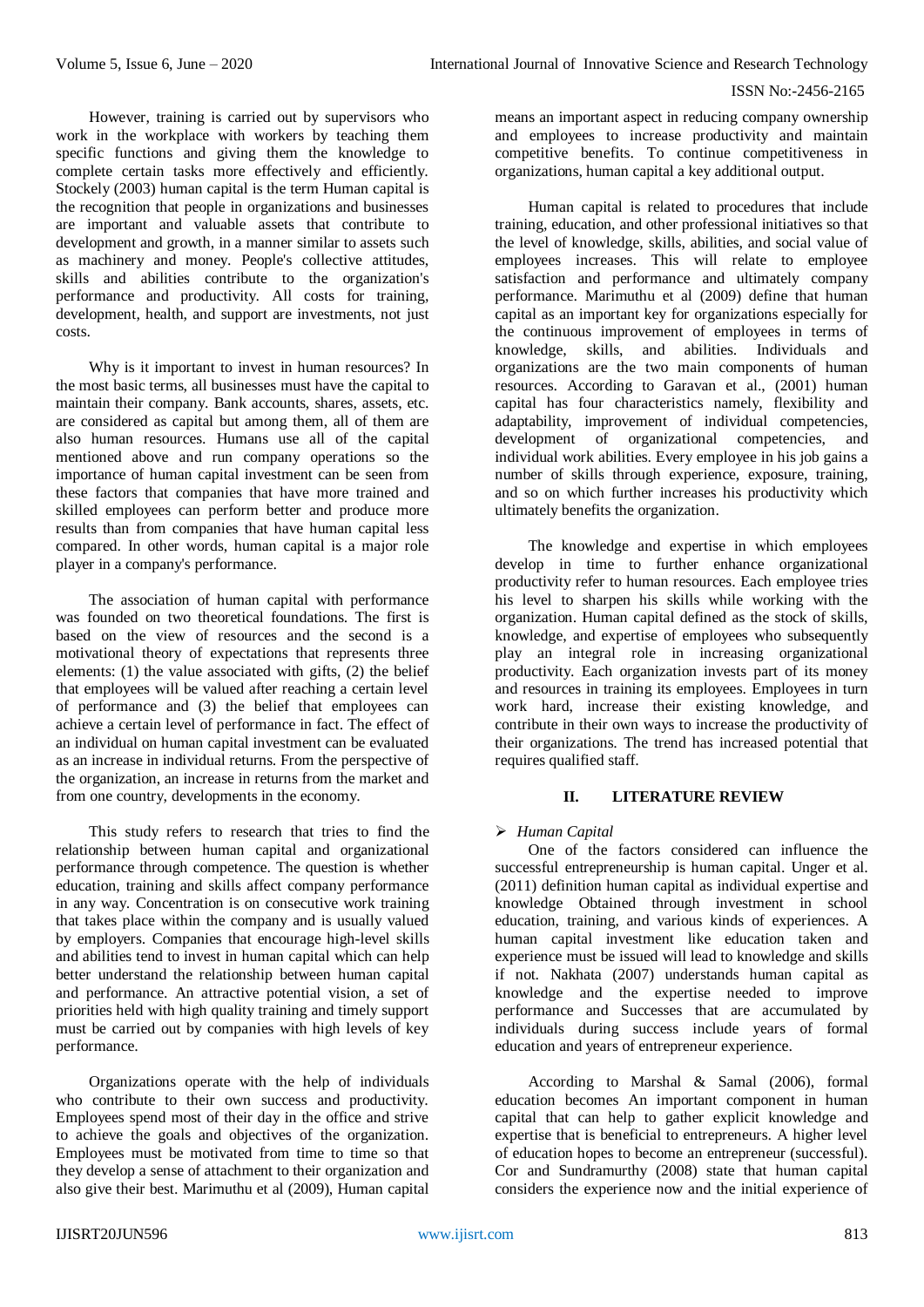an entrepreneur allows them About the work is done. Based on the above theory explanation, It can be concluded that human capital is knowledge and individual expertise needed and obtained through investment in education and experience that is useful to improve performance and success.

Several studies that discuss the role of human capital entrepreneurs find businesses that start from scratch asking business owners and the resources they have (Unger et al., 2011). Education, knowledge, and experience of the owner Will be bigger with companies with larger organizations (Baum and Locke, 2004). They found that level of education could be increase productivity from entrepreneurs and experience as entrepreneurs can increase opportunities and choice of opportunities who participated in business continuity.

One of the factors considered can influence the successful entrepreneurship is human capital. Unger et al. (2011) definition human capital as individual expertise and knowledge Obtained through investment in school education, training, and various kinds of experiences. A human capital investment like education taken and experience must be issued will lead to knowledge and skills if not. Nakhata (2007) understands human capital as knowledge and the expertise needed to improve performance and Successes that are accumulated by individuals during success include years of formal education and years of entrepreneur experience.

According to Marshal & Samal (2006), formal education becomes An important component in human capital that can help to gather explicit knowledge and expertise that is beneficial to entrepreneurs. A higher level of education hopes to become an entrepreneur (successful). Cor and Sundramurthy (2008) state that human capital considers the experience now and the initial experience of an entrepreneur allows them About the work is done. Based on the above theory explanation, It can be concluded that human capital is knowledge and individual expertise needed and obtained through investment in education and experience that is useful to improve performance and success.

Human capital is defined as units of the level of knowledge, skills, and abilities that are used to produce a series of results given (Hitt et al., 2001). human capital refers to the collective knowledge, skills, and abilities of individuals who work in an organization (Snell and Dean, 1992). From an organizational perspective, human capital is the result of a company's deliberate investment through selective recruitment of employees with high general skills (or formal education) plus company investment in more specific skills training through "in-house" training activities. and Snell, 1999, 2002; Skaggs and Youndt, 2004). Companies can thus increase their human resource levels through human resource management practices related to employee selection and training.

The human element has a potential effect on organizational success, in fact, now organizations that want to survive must consider human capital as a driver of competitive advantage in business. The ability of human capital to apply knowledge and knowledge to their work that makes companies have an advantage in competing. Human capital has been defined as key elements in increasing company and employee assets to increase productivity and maintain a competitive advantage (Schultz, 1993). To maintain competitiveness in organizations, human capital becomes instruments used to increase productivity. Human capital refers to processes related to training, education, and other professional initiatives to increase the level of knowledge, skills, abilities, values, and social assets of an employee which will lead to employee satisfaction and performance, and ultimately on business performance. The indicators used in this study are knowledge, skills, experience, and ability (Hashima, Osmanb, & Alhabschic, 2015)

Based on some of the definitions above, it can be concluded that human capital is the integration of knowledge, learning, experience, core competencies, skills, abilities that must be possessed by every employee in an organization or company. Thus, the most skilled human capital theory focuses on investment in certain types of education and the return on investment of intangible assets in human capital.

# *Entrepreneur Competence*

Entrepreneur competence can be defined briefly as competencies possessed by entrepreneurs. Bird (1995) defines entrepreneur competence as such fundamental characteristics general and special knowledge, motivation, traits, self-image, and expertise that results in the creation of a new endeavor, continuity business, and/or business growth. Some competencies are owned by an entrepreneur can be innate and there are also competencies obtained through the process of learning, training, and individual development.

Man, Lau & Chan (2002) define entrepreneur competence as the total ability of an entrepreneur to carry out an entrepreneur role successfully. Entrepreneurship is a job that is required to always adapt to a dynamic environment that is always changing based on technology trends and progress. So entrepreneurs must competent in interacting in that environment. Based on the above definitions can be concluded that entrepreneur competence is a combination of characteristics and abilities owned by entrepreneurs where entrepreneurs can carry out their role towards success.

Competence in relation to the performance can be classified into two groups: the threshold competencies are the minimum criteria that must be met office holders in order to work effectively and differentiating competencies are the criteria that distinguish people who achieve superior performance and individuals with individuals who produce an average performance (Ruky, 2006). Competency is a basic characteristic of a person consisting of knowledge,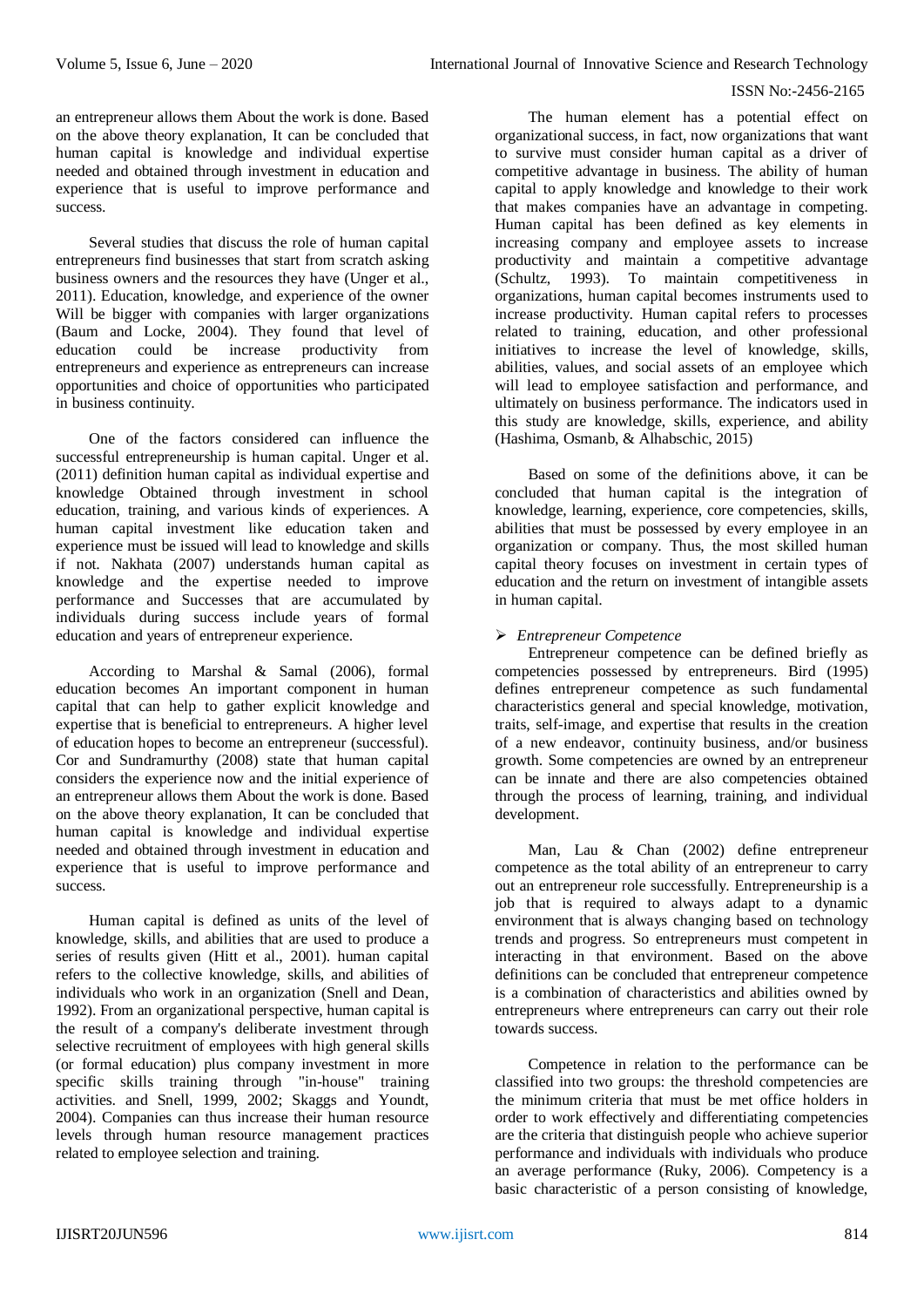skills, and attitudes that are related to one's performance (Spenser & Spenser (1993). The competence aspect starts to gain a strong position as a factor that must be considered by the company to achieve effective performance. The limitation is depended on the type of competence of each organization in accordance with needs and interests in performance achievement (Gupta, 2012).

The concept covers the element of responsibility, competence, skill, interdependence, education, training, and learning. Boyatzis (2008) argued that individual competence is one of the performance predictor that is effective, which then explain individual competence shown by vision, value, and philosophy in their work, knowledge, and skill, as well their career life and interests. Wood, Wallace, and Zeffane (2001), Robbins (2007) conceive competence as a combination of talent (aptitude) and competence (ability). The competences, as a measurement tool, identify behavioral factors relevant to performance in the job and viewed as how the job is carried out. Hence, many organizations use the competency models as a part of their employee development program to appraise behavioral performance indicators together with objectives (Ozcelik and Ferman, in Zaim et al., 2013 ). The indicators used in this study are strategic competence, commitment competence, opportunity competence, and conceptual competence, Ahmad (2007).

# *Business Performance*

Business performance is the achievement (achievement) produced by the impact of various roles (Ferdinand, 2004). Performance measurement provides feedback (feedback) that helps managers to solve problems and helps solve them. The role of Performance measurement itself is generally to monitor, as a communication tool, and as a basis for reward systems (Ostrenga & Harwood, 1992). Bonoma and Clark (1998), say that Measurement of business performance is a related matter with satisfaction (satisfaction) and hope (hope).

Performance is a picture of the results that have been achieved in carrying out activities that have been previously planned. According to Snell and Kenneth (2002) performance has three interrelated elements including the skills, efforts, and nature of external conditions. Skills are likened such as raw materials brought to work. The effort described as motivation shown in completing work. External conditions that support productivity also affect performance. Despite having a good level of skill, a good effort however not supported by good external conditions, the performance is not It will be good.

Performance is the work of individuals and companies in order to achieve goals, namely in the form of profitability or profitability and well-being (Boston and Dess 1996). Business Performance in question can be interpreted as a picture of the results of achieving business activities in realizing the goals, objectives, vision, and mission of the organization outlined through strategic planning (Moeheriono 2009).

In the research of Chai and Lisa (2016) Performance is determined by entrepreneur strategies that are out of orientation entrepreneurship, added value in entrepreneurship and the process of creating knowledge. According to Jauch and Glueck (1998) business performance can be measured through sales level, profit rate, return on capital, and market share. Business performance can also be measured based on the existence of sustainability and business growth, the addition of the workforce, increased profits, and income (Praag 2005). Performance can be measured by revenue, sales, output, productivity, costs, service acceptance, and customer reaction (Armstrong 2004). From some of the similarities of the literature, it can be concluded that business performance SMEs are measured by revenue, profits, and sales volume (Kuratko and Hodgerss 2007)

Business performance is defined as "economic outcomes resulting from interactions between attributes, actions, and organizational environments" (Combs et al., 2005). Lynn and Cox (1997) observed that improvement in individual, group or organizational performance cannot occur unless there are several ways to get performance feedback. Feedback is the result of work that is communicated to employees, workgroups, or companies. For the organization or performance measurement of work, units are the relationship between decisions and organizational goals. Before you can improve, you must be able to measure it, which implies that what you want to improve can somehow be quantified. In addition, it is also said that performance improvement can be generated only by measuring it.

One key to the success of a company depends on the performance of human capital that contributes directly or indirectly to the company, which includes external stakeholders and internal goals (employees) owned by the company. Gie (1995) believes performance is how far a task or job is carried out by a person or organization. Performance is measured based on how much a person or organization contributes. Irawan (2000) states that performance is work that is concrete, observable, and measurable. Performance is the result of work achieved by an employee in carrying out tasks based on the specified size and time.

According Mangkunegara (2000) performance is commensurate with actual performance; this is the result of the quality and quantity of work an employee has done in accordance with his responsibilities. Rue and Byars (1980) define performance as the level of achievement or "level of achievement". Performance shows the level of achievement of organizational goals. Through performance, the level of achievement can be measured and known. The indicators used in this study are sales growth, profit growth, market growth, and asset growth, (covin dan slevin, 1991)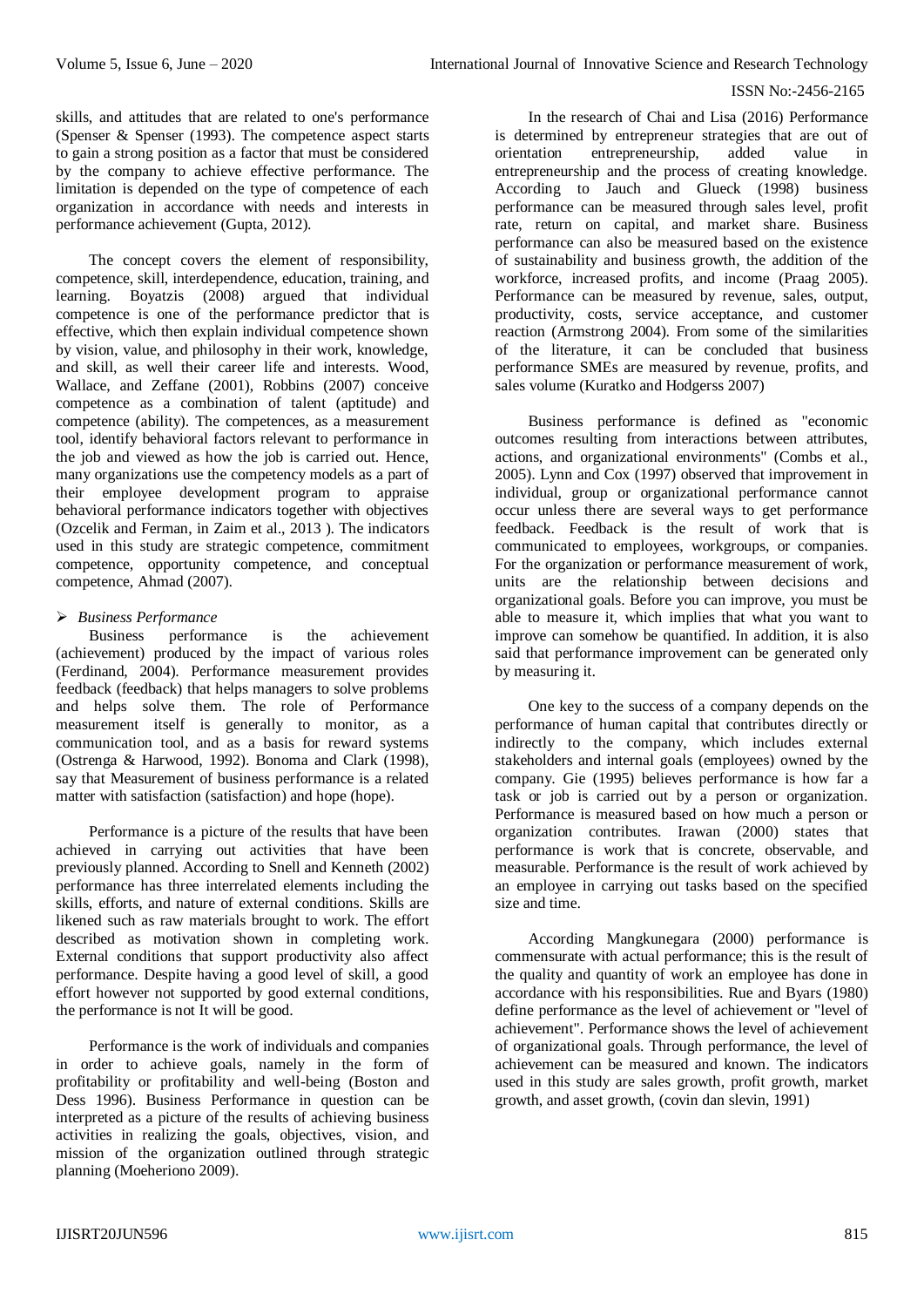#### **III. METHODOLOGY**

The research approach uses research quantitatively by doing causal research to examine the linkage of human capital to business performance through entrepreneur competence. All research variables are measured using a five-point Likert scale with a scale of  $1 =$  strongly disagree and 5 = strongly agree. The study was conducted on

culinary small and medium businesses in Palopo City, South Sulawesi. Sample size recommended based on Ghozali's opinion & Latan (2015) in the use of partial methods least square (PLS) of at least 30-100 samples, then the sample of research as many as 108 businessmen. Data collection techniques through questionnaires. The relationship between independent and dependent variables in this study is explained in the following framework:



Fig 1:- Conceptual Framework

# **IV. RESULT AND DISCUSSION**

Analysis of the equation model is done with partial least square (PLS) approach through SmartPLS software. PLS is used for confirm the theory and explain the presence or absence of relationships between latent variables. PLS includes a model measurement and structural models Analysis of the measurement model is carried out through three stages. There are three criteria used in conducting analysis techniques use SmartPLS to measure the outer model, which is discriminant the validity, convergent validity, and composite reliability.

## *Validity Test*

The output results show that the loading factor for each construct above the required 0.50 to 0.60 is considered sufficient (Chin, 1998). The complete results of outer loading can be seen in the following table:

|                 | <b>Business Performance</b> | <b>Entrepreneur Competence</b> | <b>Human Capital</b> |
|-----------------|-----------------------------|--------------------------------|----------------------|
| HC1             |                             |                                | 0,819                |
| HC2             |                             |                                | 0,662                |
| HC <sub>3</sub> |                             |                                | 0,927                |
| HC4             |                             |                                | 0,911                |
| KU1             | 0,897                       |                                |                      |
| KU2             | 0,867                       |                                |                      |
| KU3             | 0,866                       |                                |                      |
| KU4             | 0,911                       |                                |                      |
| KW1             |                             | 0,893                          |                      |
| KW2             |                             | 0,943                          |                      |
| KW3             |                             | 0,920                          |                      |
| KW4             |                             | 0,960                          |                      |

Table 1:- Outer Loading

From the table above we can get all the indicators used to measure all the loading factor variables above 0.50 Test the validity of the indicator using the correlation between the indicator score and the construct score. The results show the smallest value is 0.662, which is an indicator of HC2 even though it is still above requirement of 0.5. Thus the indicators used in this study are valid.

Measurement models with indicator replicas are assessed based on cross-loading measurements with constructs. If the correlation of constructs with measurement items is greater than the size of other constructs, then this shows that the construct is latent predict the size of their block better than the size of the other block. The way to do this is by comparing the square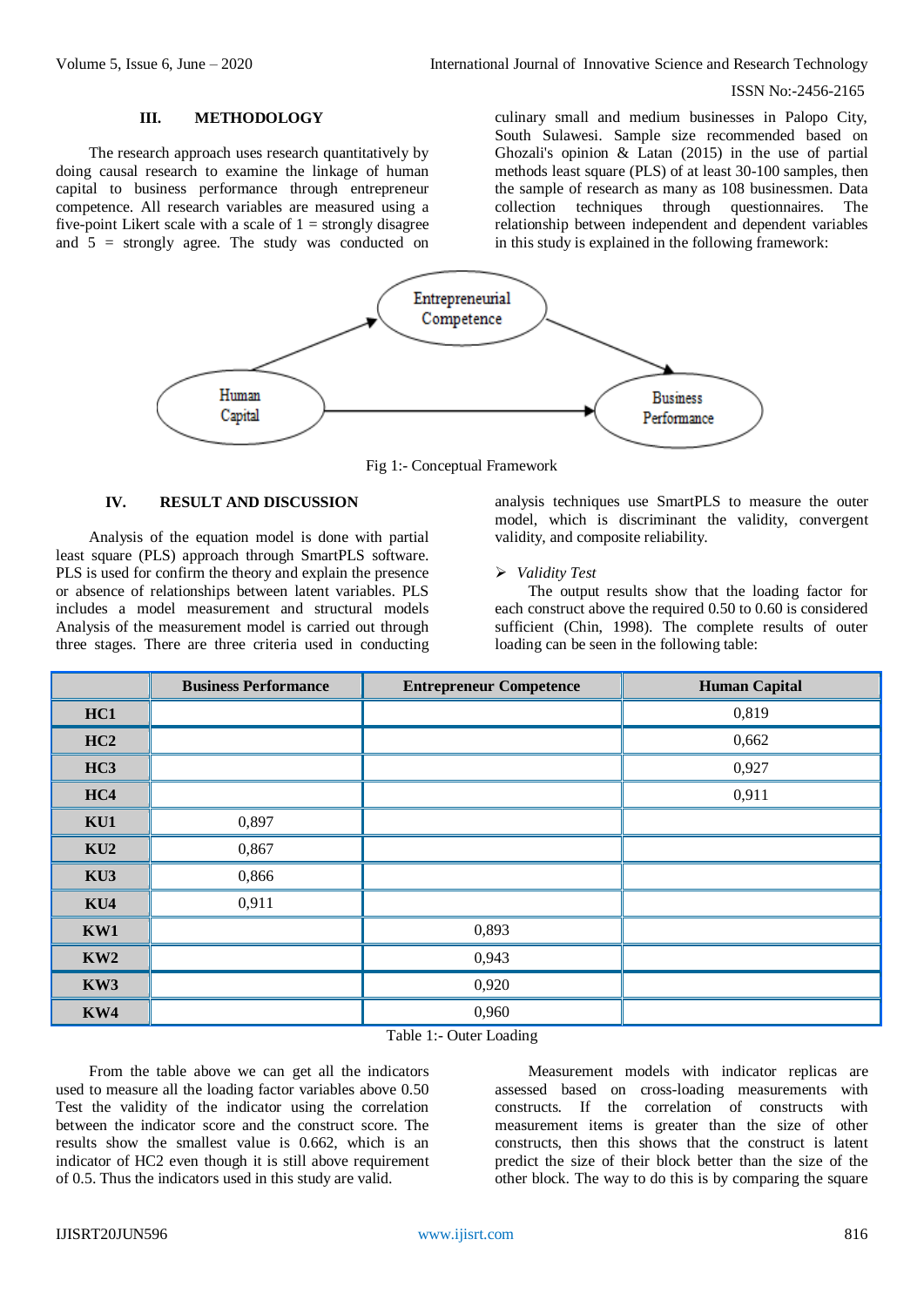root of the average variance extracted (AVE) values of each construct with the correlation between constructs and other constructs in the model.

|                                       | <b>AVE</b> |  |
|---------------------------------------|------------|--|
| <b>Business</b><br><b>Performance</b> | 0,784      |  |
| <b>Entrepreneur</b><br>Competence     | 0,864      |  |
| <b>Human Capital</b>                  | 0,700      |  |

Table 2:- Average Veariance Extracted (AVE)

Assessing the validity of the construct by looking at the AVE value, a good model is required if the AVE of each construct is greater than 0.50. AVE output results indicate that the AVE value is good for the construct of Entrepreneurship Orientation, business strategy and business performance has an AVE value greater than 0.50.

# *Reliability Test*

The construct reliability test is measured by the composite reliability criteria of the indicator block that measures the construct. The construct is declared reliable if the composite reliability value is above 0.70. The following output results:

|                                           | Composite<br><b>Reliability</b> | <b>Cronbachs</b><br>Alpha |  |
|-------------------------------------------|---------------------------------|---------------------------|--|
| <b>Business</b><br><b>Performance</b>     | 0,935767                        | 0,908861                  |  |
| <b>Entrepneurial</b><br><b>Competence</b> | 0,962259                        | 0,947801                  |  |
| <b>Human Capital</b>                      | 0,902074                        | 0,853901                  |  |

Table 3:- Composite Reliability and Cronbachs Alpha

The composite output reliability results for the human capital construct (0.935), entrepreneur competence (0.962), and business performance (0.902) are all above 0.70. So it can be concluded that the construct has good reliability.

## *Structural Model Testing (Inner Model)*

Testing of structural models is done by looking at the R-Square value which is a Goodness-fit test of the model. The influence model of human capital on entrepreneur competence gives an R Square value of 0.372 which can be interpreted that the constructability variability of entrepreneur competence can be explained by the human capital variability of 37.2% while 62.8% is explained by other variables outside the research.

The effect of human capital and entrepreneur competence on business performance gives an R Square value of 0.511 which can be interpreted that the constructability variability of business performance can be explained by the human capital and entrepreneur competence variability of 51,1% while 48,9% is explained by other variables outside the study.

|                                 | <b>R</b> Square |
|---------------------------------|-----------------|
| <b>Business Performance</b>     | 0,511           |
| <b>Entrepneurial Competence</b> | 0,372           |
| <b>Human Capital</b>            |                 |

Table 4:- R Square

The second test is to see the significance of the influence of human capital on entrepreneur competence, entrepreneur competence on business performance, and human capital on business performance, by looking at the value of the parameter coefficient and the t statistical significance

The relationship or influence of human capital on entrepreneur competence and human capital on business performance is as follows:

|                                                               | Original Sample (O) | <b>Sample Mean (M)</b> | <b>Standard Deviation</b><br>(STDEV) | <b>T</b> Statistics<br>( O/STERR ) |
|---------------------------------------------------------------|---------------------|------------------------|--------------------------------------|------------------------------------|
| <b>Entrepneurial Competence -</b><br>> Business Performance   | 0,169               | 0,169                  | 0.084                                | 1.999                              |
| <b>Human Capital -&gt; Business</b><br><b>Performance</b>     | 0,702               | 0,707                  | 0,062                                | 11,212                             |
| <b>Human Capital -&gt;</b><br><b>Entrepneurial Competence</b> | 0,610               | 0,608                  | 0,072                                | 8,385                              |

Table 5:- Results For Inner Weights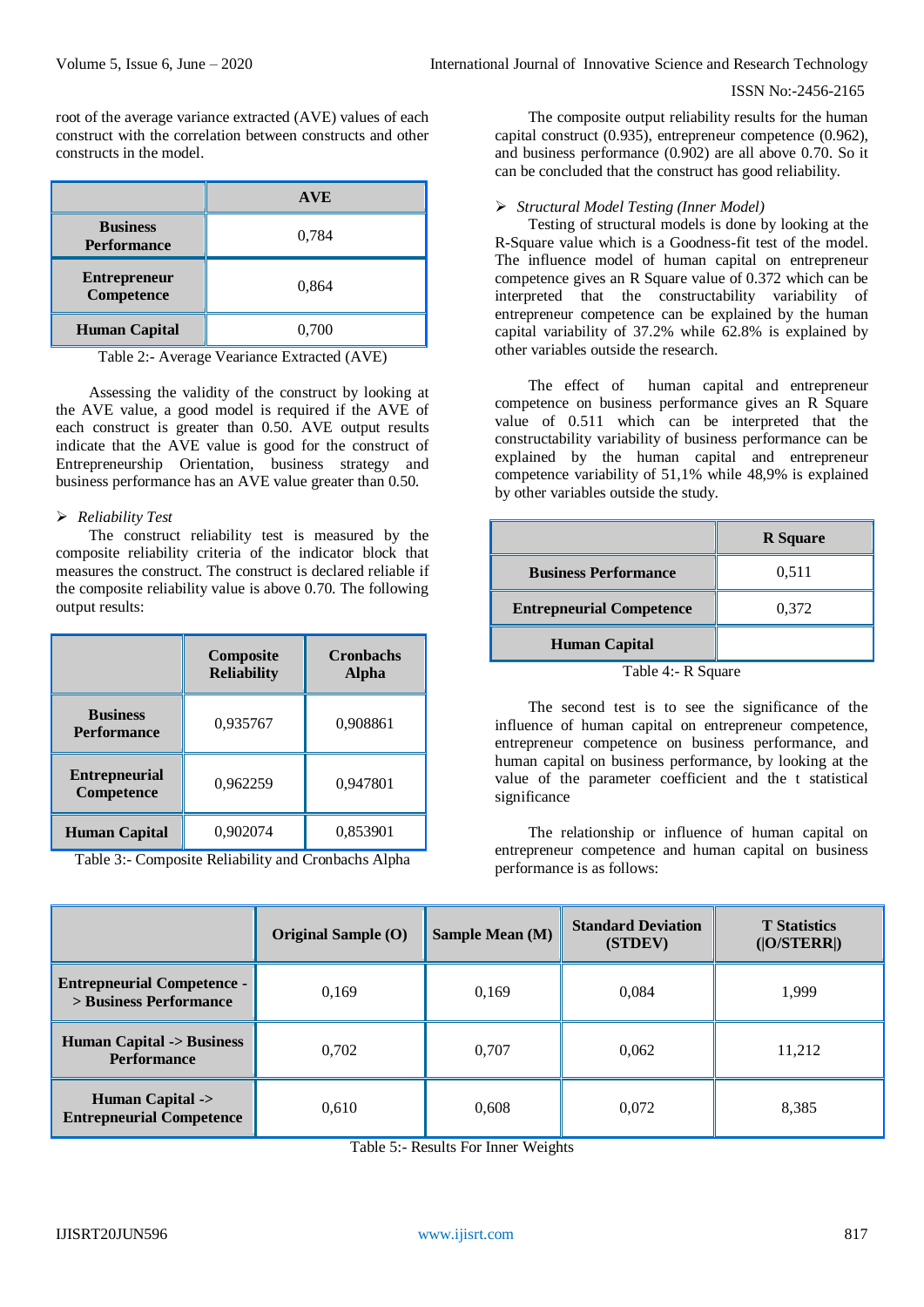From the table above it appears that there is a positive and significant effect seen from the T statistic of 8.385> 1.96 between human capital towards entrepreneur competence, there is a positive and significant effect between entrepreneur competence on business performance seen from T statistic 1,999> from 1.96 and positive and significant influence is seen from the T statistic $11,212 >$  of 1.96 between human capital on business performance. *Path Analysis*

Based on the results of the above analysis, it can be calculated the amount of direct and indirect influence from Entrepreneurship Orientation to Business Performance. The results of these calculations appear as follows:

Direct influence (human capital to entrepreneur competence) = 0.599, indirect effect (human capital to business performance through entrepreneur competence) =  $0.610 \times 0$ ,  $170 = 0.104$  and total effect = 0.703

Based on the discussion above, high human capital is considered to be able to increase business performance. This is supported by research conducted by Nakhata (2007) which proves that human capital has a significant positive effect on entrepreneur success. Another research by Moog (2002) conducted a research of 1,000 entrepreneurs in Germany and found that businesses owned by businesses with higher human capital resulted in higher sales and income growth than those who had more human capital lower.

Other research conducted by Man (2001) shows that entrepreneur competence has an influence on performance in the small and medium service sector in Hong Kong. Mukhtar (2018) that competence has a significant positive effect on performance. The coefficient of positive influence implies that good competence will improve the work result or performance. The meaning that the competence of intellectual, appearance, exploration and spiritual give significant influence to the improvement of employee performance. Nakhata (2007) states that Human Capital and entrepreneur competence influence entrepreneur success to improve business performance, and by Majola (2017) which states that entrepreneur capital consisting of financial capital, social capital and human capital has a positive effect on business performance.

# **V. CONCLUSION**

Based on the results of research and discussion, then some conclusions can be drawn. First, human capital has a positive effect significant towards entrepreneur competence, meaning good human capital will improve entrepreneur competence required by SMEs culinary. Second, entrepreneur competence significant positive effect on the business performance, meaning that the better the entrepreneur competencies they have will affect the level of business performance. Third, entrepreneur competence as a mediating variable also has a positive effect significant between human capital on business performance, meaning high entrepreneur competence owned by the actors SMEs will improve business performance.

#### **REFERENCES**

- [1]. Ahmad, N. H. (2007). A Cross Cultural Study if Entrepreneur Competencies and Entrepreneur Success in SMEs in Australia and Malaysia. Thesis, The University of Adelaide, Adelaide.
- [2]. Amstrong M. (2004). Performance Management. Yogyakarta (ID): Tugu Publisher
- [3]. Asmawiyah, A. (2018). Pengaruh Motivasi dan Kedisiplinan terhadap Kinerja Karyawan pada Restoran A&W Mall Trans Studio Makassar. Jurnal Ilmiah Pena: Sains dan Ilmu Pendidikan, 10(1), 64-69.
- [4]. Badriyah, N. & Noermijati. (2015). Social Competence, Human Capital and Entrepreneur Success (A Study on the Owner of Fish Trading Business). Asia-Pacific Management and Business Application, 3(3), 182-195.
- [5]. Bonoma, Thomas V. and Bruce H. Clark. (1998). Marketing Performance Assessment. Boston [US]: Harvard Business School Press
- [6]. Barney, J.B. (1991). Firm Resources and Sustained Competitive Advantage, Journal of Management, Vol.17, No.1
- [7]. Bernardin, John H dan Joyce A. Russel. (1998). Human Resource Management: An Experiental Approach. New Jersey: Mc Graw-Hill
- [8]. Boston LGT, Dess GG. (1996). Clarifying the Entreprenuerial Orientation Construct and Linking it to Performance. Academy of Management Review. 21(1):135-172
- [9]. Boyatzis, Richard E.(2008), Competencies in the 21st century, Journal of Management Development, Vol. 27 No.1, pp.5-12 Emerald Group.
- [10]. Chai YK, Lisa ML. (2016). Strategic Entrepreneurship and Performance of Small and Medium Enterprises of Malaysia. The International Journal of Business & Management. 2(2):116-122.
- [11]. Covin, J.G., Slevin, D.P. (1991). A conceptual model of entrepreneurship as firm behavior. Entrepreneurship Theory and Practice 16, pp. 7-25.
- [12]. Crook, T. R., Ketchen Jr., D. J., Combs, J. G., & Todd, S. Y. (2008). Strategic resources and performance: A meta-analysis, Strategic Management Journal; 29, 1141-1154.
- [13]. Cunningham I. (2002). Developing human and social capital in organizations, Industrial and Commercial Training, 34, (3), 89-94.
- [14]. Garavan, T. N., Morley, M., Gunnigle, P., & Collins, E. (2001). Human Capital Accumulation: The Role of Human Resource Development. Journal of European Industrial Training, 25(2), 48-68.
- [15]. Gie, T. L. (1995). Efisiensi Kerja bagi Pembangunan Negara: Suatu Bunga Rampai Bacaan, Yogyakarta: Gajah Mada UniversityPress.
- [16]. Gupta, Badrilal (2012), Competency Framework for Human capitalManagement, Concept, New Delhi, Publishing Company Pvt. Ltd
- [17]. Hashima, M. J., Osmanb, I., & Alhabschic, S. M. (2015). Effect of Intellectual Capital on Organizational Performance. Social Journal and Behavioral Sciences, 208-209.